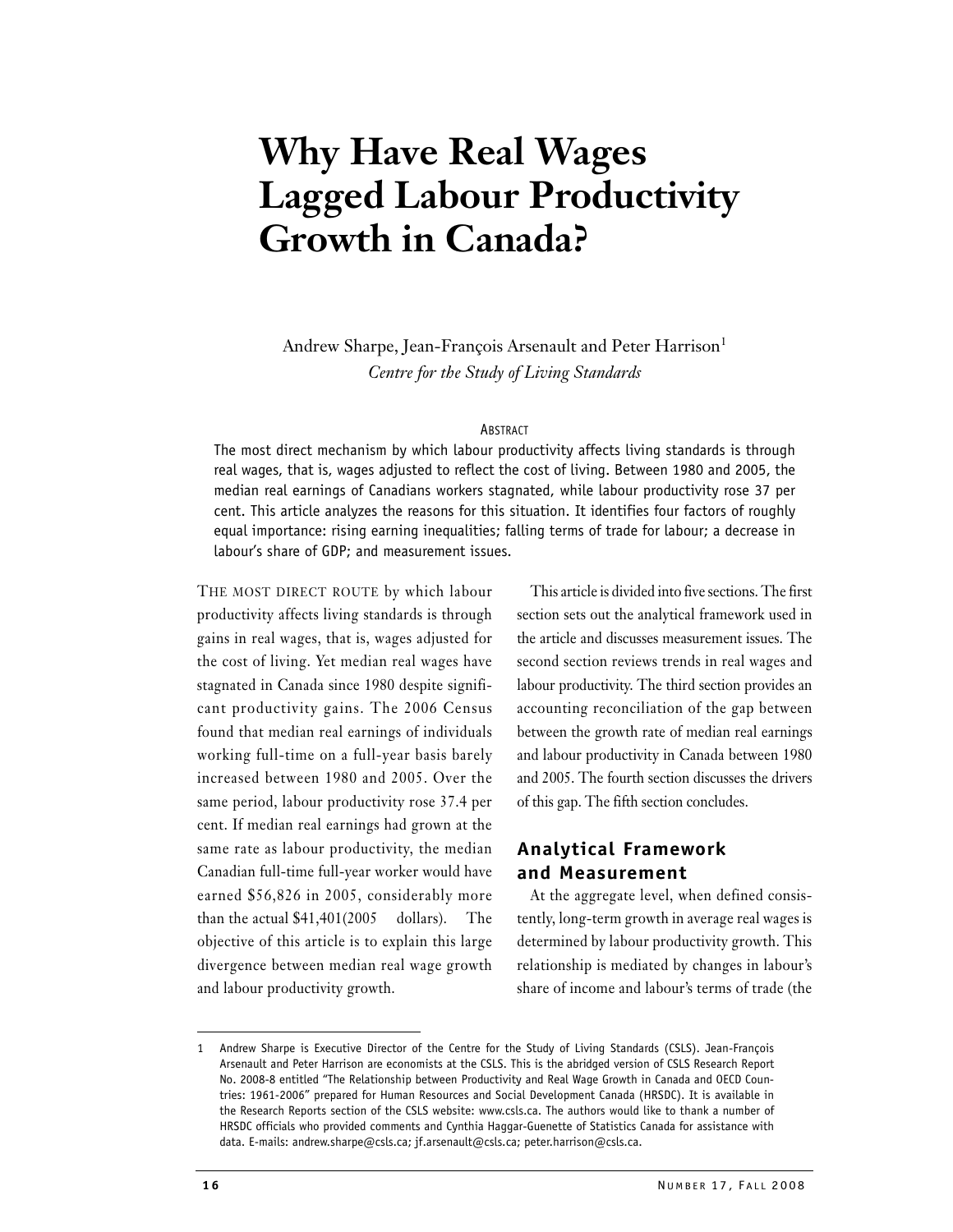price of the output produced by workers relative to their cost of living):

1)  $\Delta$ Real Wage =  $\Delta$ Labour Productivity +  $\Delta$ Labour's Share +  $\Delta$ Labour's Terms of Trade

where  $\Delta$  indicates a percentage change.

In equation (1) real wages are nominal wages deflated using the Consumer Price Index (CPI).<sup>2</sup> In this equation, real wages are an average rather than a median measure, and therefore do not directly capture the effect of changing earnings inequality, an issue to which we will return below.

The key measurement issue in the relationship between labour productivity and real wages is the appropriate choice of a measure of wages. The theoretical relationship between real wages and labour productivity set out in equation (1) is a relationship between the total compensation paid to labour and labour productivity. A number of wage measures covering different groups and based on different definitions of wages are available from Statistics Canada (Table 1). This choice is important, because the series grow at different rates, and using series that are not comprenhensive tends to underestimate growth in labour compensation.

Wage estimates from the Survey of Employment, Payroll and Hours and the Major Wage Settlements series do not cover all workers, nor do they cover all types of labour compensation. While wage estimates from the Survey of Labour and Income Dynamics and Labour Force Survey cover all types of workers, they do not include supplementary labour income. The "wages, salaries, and supplementary labour income" series from the national accounts does cover all forms of labour com-

# **Table 1 Measures of Nominal Hourly Wages, Canada, Total Economy, 1997-2007** (average annual growth rate, per cent)

| Survey of Employment, Payroll and Hours  |      |
|------------------------------------------|------|
| Employees paid by the hour               | 2.07 |
| Salaried employees                       | 2.37 |
| Survey of Labour and Income Dynamics*    | 3.60 |
| Labour Force Survey                      | 2.73 |
| Major Wage Settlements                   | 2.40 |
| National Income and Expenditure Accounts | 3.72 |
| <b>Productivity Accounts</b>             | 3.62 |

\* 1997-2005

pensation, but excludes the self-employed. The labour compensation series from the Canadian Productivity Accounts is the most appropriate series to use in analyzing the relationship between real wages and labour productivity. This series covers the broadest definition of compensation and the broadest definition of workers, including the labour component of self-employed remuneration, and is the measure used for real wages throughout this article.<sup>3</sup>

An important trend has been the growing share of supplementary labour income (SLI) in total labour income. Statistics Canada defines SLI to include employer contributions to pension plans (private or public), supplementary health benefits, Employment Insurance (EI) and workers' compensation. Since 1961, SLI has risen from 4.9 per cent of labour income to 12.9 per cent in 2007 (Chart 1). This increasing importance is attributable primarily to (1) a sig-

Source: CSLS calculations based on Statistics Canada data.

<sup>2</sup> Or, more formally,  $\frac{Y_L}{P_{\text{X}}L} = \frac{Y}{P_{\text{Y}} \times L} \times \frac{Y_L}{P_{\text{Y}}} \times \frac{Y_L}{P_{\text{Y}}}$  where  $Y_L$  is the sum of all wages paid,  $P_C$  is the Consumer Price Index (CPI), *L* is total hours worked in the economy, *Y* is nominal output, and *PY* is the GDP deflator. Therefore,  $\frac{Y_L}{P_f \times L}$  is the consumption wage,  $\frac{Y}{P_Y \times L}$  is labour productivity,  $\frac{Y_L}{Y}$  is labour's share of output, and  $\frac{P_Y}{P_C}$  is labour's terms of trade.

In practice, the labour compensation series from the Productivity Accounts has exhibited very similar trends to the "wages, salaries, and supplementary labour income" series from the Income and Expenditure Accounts over the 1981-2007 period.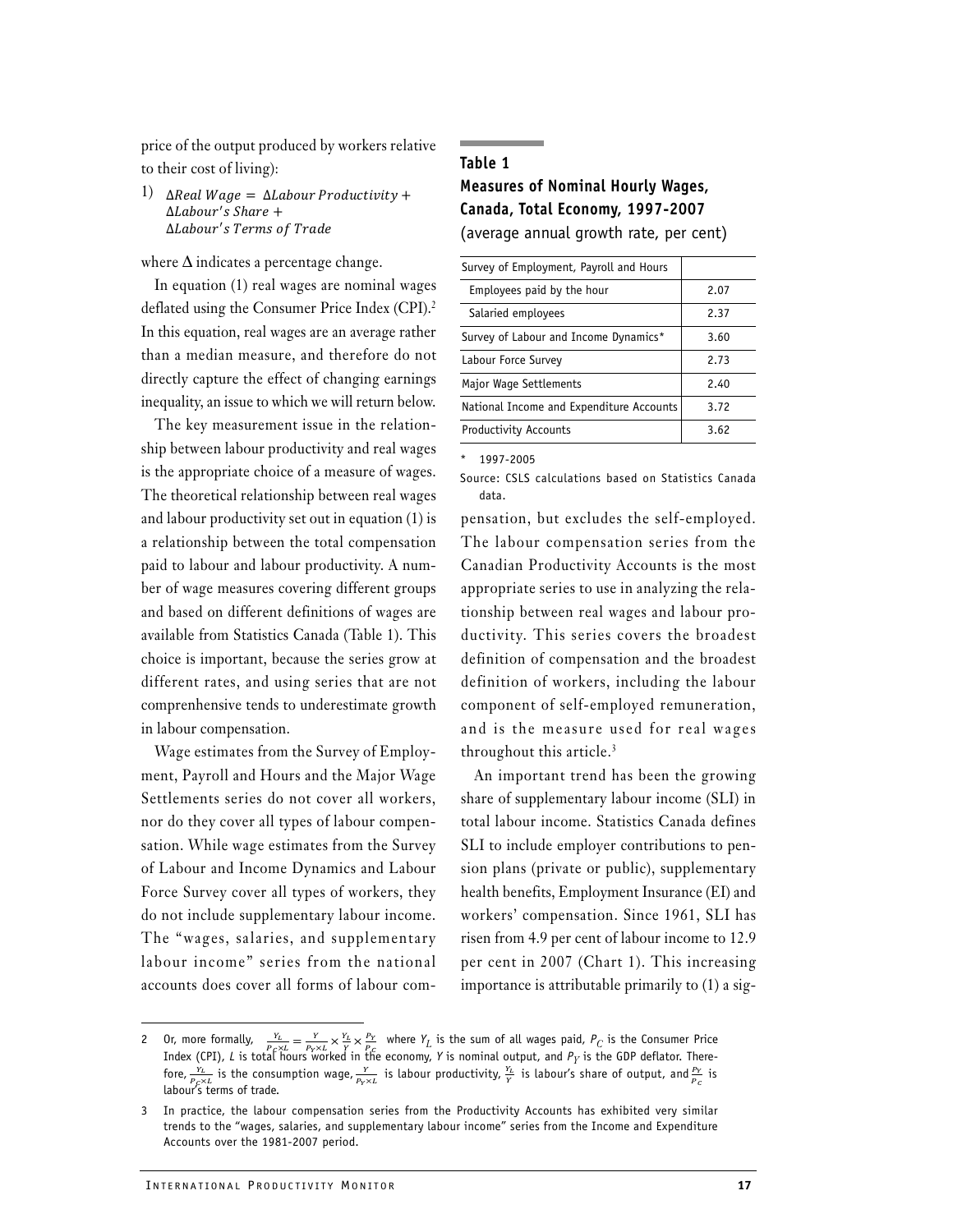|           | Labour<br>Productivity                 | Labour<br><b>Share</b> | <b>Labour's Terms</b><br>of Trade | <b>Real Wage</b>    | <b>Real Wage</b><br>Gap | Labour's Share of Nominal GDP<br>(per cent) |                           |  |
|-----------|----------------------------------------|------------------------|-----------------------------------|---------------------|-------------------------|---------------------------------------------|---------------------------|--|
|           | compound annual growth rate (per cent) |                        |                                   |                     |                         | in first year of<br>period                  | in last year of<br>period |  |
| Period    | $[1]$                                  | $\lceil 2 \rceil$      | [3]                               | $[4] = [1]+[2]+[3]$ | $[5] = [4] - [1]$       | [6]                                         | [7]                       |  |
| 1961-2007 | 1.73                                   | $-0.17$                | 0.11                              | 1.67                | $-0.06$                 | 57.5                                        | 53.1                      |  |
| 1961-1973 | 3.00                                   | $-0.08$                | 0.90                              | 3.87                | 0.87                    | 57.5                                        | 57.0                      |  |
| 1973-1981 | 1.29                                   | $-0.11$                | 0.22                              | 1.38                | 0.09                    | 57.0                                        | 56.5                      |  |
| 1981-1989 | 1.15                                   | $-0.20$                | $-0.66$                           | 0.28                | $-0.86$                 | 56.5                                        | 55.6                      |  |
| 1989-2000 | 1.54                                   | $-0.38$                | $-0.36$                           | 0.79                | $-0.76$                 | 55.6                                        | 53.3                      |  |
| 2000-2007 | 1.03                                   | $-0.04$                | 0.26                              | 1.24                | 0.21                    | 53.3                                        | 53.1                      |  |
| 1980-2005 | 1.27                                   | $-0.27$                | $-0.42$                           | 0.58                | $-0.69$                 | 56.5                                        | 52.8                      |  |

# **Table 2 Labour Productivity and Real Wages in Canada, Total Economy, 1961-2007**

Note: Figures may not sum exactly due to rounding. Apart from 1980-2005, sub-periods are chosen to be cyclically neutral (peak to peak). Real wages and labour share are calculated with the labour compensation series from the Canadian Productivity Accounts. Source: CSLS calculations based on Statistics Canada data.

## **Chart 1**

**Supplementary Labour Income as a Share of Total Labour Income, Canada, Total Economy, 1961-2007** (current dollars, per cent)



Source: Statistics Canada, National Accounts.

nificant increase in contribution rates for the Canada and Quebec Pension Plans, particularly since 1998, and (2) the increasing importance of welfare benefits such as private health and dental benefits plans, which represented 3.0 per cent of labour income in 2005, up from only 1.0 per cent in 1961.<sup>4</sup> All other components of SLI also increased in importance over the 1961-2005 period: private pensions (2.4 to 3.8 per cent);

Employment Insurance contributions (0.7 to 1.5 per cent); retiring allowances (0.0 to 0.7 per cent); and workers' compensation payments (0.8 to 1.3 per cent). Any estimate of the growth in wages which does not include SLI is likely to be an underestimate.

# **Trends in Labour Productivity and Real Wages**

Over the 1961-2007 period, growth in real wages (1.67 per cent per year) has been slightly slower than labour productivity growth (1.73 per cent per year) (Table 2 and Chart 2). The real wage gap, that is, the difference between the real wage growth and labour productivity growth reflects trends in the labour's share of income and labour's terms of trade. Labour's share fell 0.17 per cent per year between 1961 and 2007, from 57.5 per cent of GDP to 53.1 per cent (Table 2 and Chart 3). Over the same period, labour's terms of trade improved by 0.11 per cent per year. In sum, growth in real wages lagged growth in labour productivity over the period 1961-2007 because the labour share declined. The real wage gap would have been even greater had it not been for an improvement in labour's terms of trade.

Data on the components of SLI are only available up to 2005.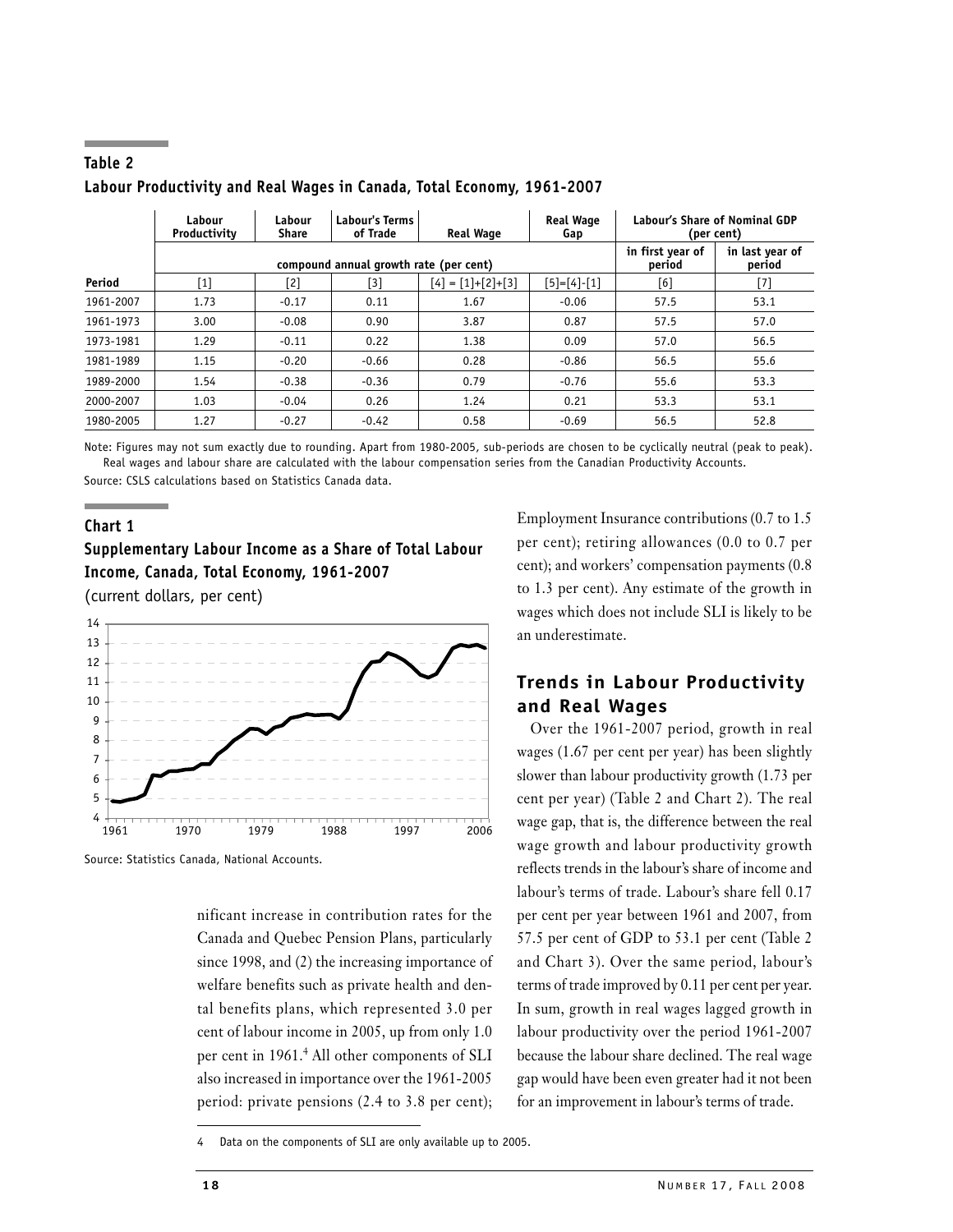In all sub-periods between 1961 and 2007 the labour share fell. The decline was most pronounced in the period from 1989 to 2000. In fact, the fall in the labour share between 1961 and 2007 was largely due to developments between 1992 and 1996, when the labour share fell from 57.7 per cent to 53.8 per cent of GDP. Since then, the labour share has failed to recover and indeed has further declined. The timing and persistence of this decline in labour share will be discussed in more detail below.

Labour's terms of trade improved slightly from 1961 to 2007, but this improvement concealed major shifts within the period (Table 2 and Chart 4). Labour's terms of trade improved considerably from 1961 to 1973, overcoming the negative effect of the small fall in labour share to push the rate of growth of real wages well above the rate of growth of labour productivity. After further small increases to 1976, labour's terms of trade fell steadily until the early 1990s. This fall resulted in weak real wage growth from 1981 to 1989, which at 0.28 per cent per year was well behind growth in labour productivity of 1.15 per cent per year. From 1989 to 2000, there was a further fall in labour's terms of trade, though less so than in the 1980s. Real wages still failed to keep pace with labour productivity as the labour share also fell sharply. Finally, between 2000 and 2007 there was a turnaround, real wage growth outpaced labour productivity growth for the first time since the 1970s, due exclusively to gains in labour's terms of trade.

# **Trends in labour productivity and real wages in other high-income countries**

The relationship between labour productivity and real wages in the United States was broadly similar to that observed in Canada. Over the period 1961 to 2007, labour productivity grew by 1.82 per cent per year on average, while real wages grew by 1.74 per cent per year. The labour share

## **Chart 2**

**Labour Productivity and Real Wages, Canada, Total Economy, 1961-2007**  $(1961 = 100)$ 



Source: CSLS calculations based on Statistics Canada data.

## **Chart 3**

**Labour's Share, Canada, Total Compensation as a Share of GDP, 1961-2007** (current dollars, per cent)



Source: CSLS calculations based on Statistics Canada data.

declined by 0.09 per cent per year, from 64.1 per cent of GDP in 1961 to 61.5 per cent of GDP in 2007. Labour's terms of trade were essentially unchanged over this period, and exhibited far less fluctuation than in Canada.

Between 1970 and 2006, the trend among other high-income countries has been broadly similar to that observed in Canada. In nine of 15 countries for which data were available, labour pro-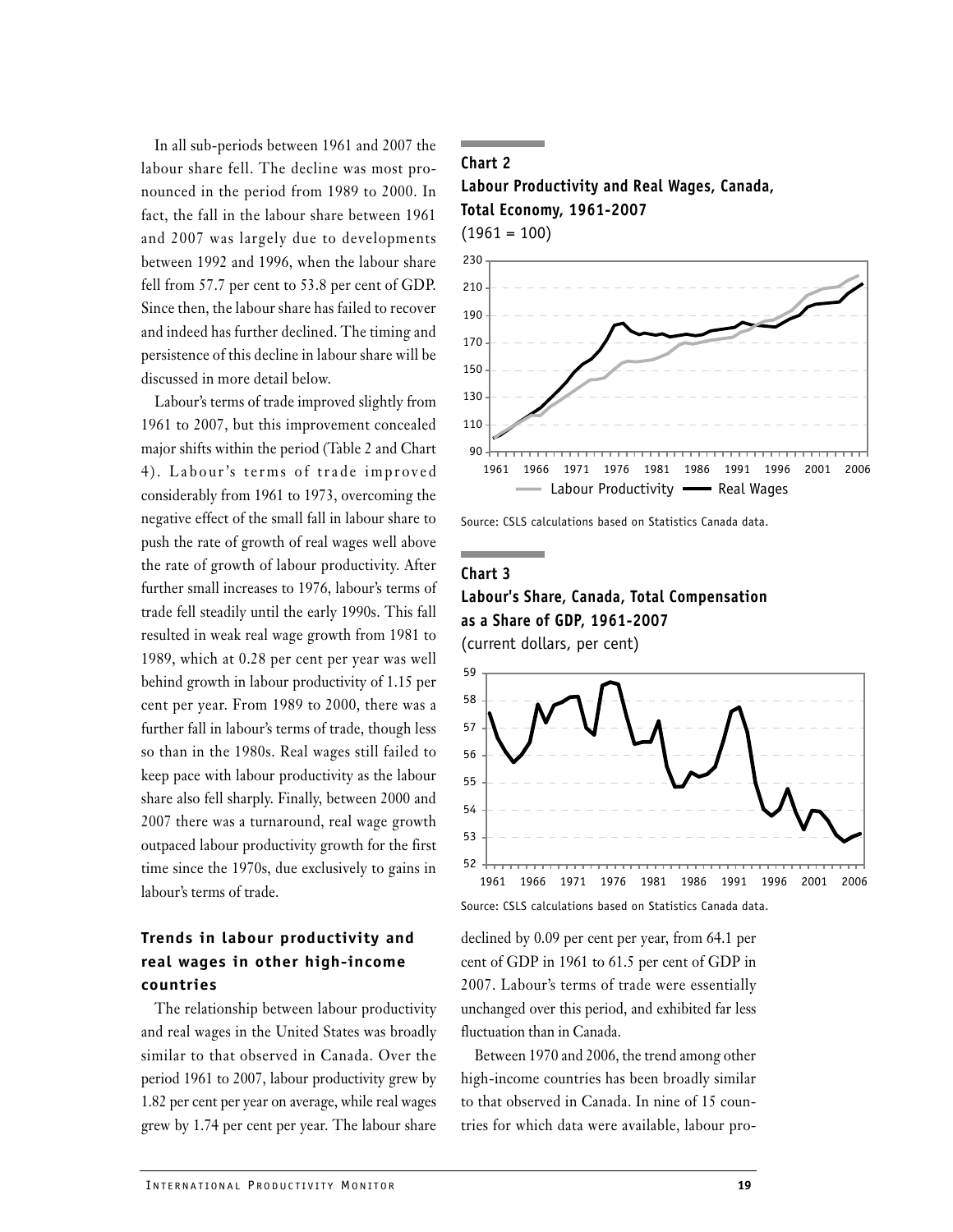

Source: CSLS calculations based on Statistics Canada data.

**Labour's Terms of Trade, Canada, 1961-2007**

#### **Table 3**

**Chart 4**

# **Factors Explaining the Difference between Median Real Earnings and Labour Productivity Growth in Canada, 1980-2005**

|                                                            | Absolute<br>(points) | Relative<br>(per cent) |
|------------------------------------------------------------|----------------------|------------------------|
| Median Real Earnings and<br>Productivity Gap, of<br>which: | 1.26                 | 100.0                  |
| Measurement Issues                                         | 0.25                 | 19.8                   |
| Inequality                                                 | 0.35                 | 27.6                   |
| Labour's Terms of Trade                                    | 0.42                 | 33.3                   |
| Labour's Share                                             | 0.25                 | 19.8                   |

Source: Table 4.

ductivity growth slightly exceeded growth in real wages. Declines in labour share have been partially offset by improvements in labour's terms of trade. There was notable variation among some high-income countries with the United Kingdom and New Zealand actually experiencing increases in labour share, while Germany, Japan, and South Korea all saw substantial deteriorations in labour's terms of trade.<sup>5</sup>

# **An Accounting Perspective on the Gap between Median Real Earnings Growth and Labour Productivity Growth**

In May 2008 Statistics Canada (2008) reported that the median earnings of full-time, full-year workers in Canada rose only \$53 dollars, from \$41,348 (2005 dollars) in 1980 to \$41,401 in 2005.<sup>6</sup> Over the same period, total economy labour productivity gains were 37.4 per cent. As discussed above, a number of conceptual and methodological hurdles stand in the way of a meaningful comparison of labour productivity and earnings growth. This section provides a decomposition of the gap between stagnant median real earnings and labour productivity growth.

Some of the gap between the growth of median real earnings and the growth of labour productivity is a result of inconsistent measurement. The two measures embody different definitions and concepts that are either not comparable, or cannot be meaningfully compared as they lack consistency. As shown in Table 3, about one fifth of the 1.26 per cent gap between annual median earnings growth and annual labour productivity growth over the 1980-2005 period was due to measurement issues.

First, to make a meaningful comparison between real earnings and labour productivity, the same unit of labour input must be used. While census earnings are reported for full-time full-year workers, productivity is reported for all workers and is best expressed on an hourly basis. In our analysis, the transformation from fulltime, full-year workers to hours for all workers was divided in two steps (Table 4). First, the average earnings of full-time full-year workers

5 See the unabdridged version of this article for a more detailed analysis of trends in labour productivity and real wages in the United States and other high-income countries.

<sup>6</sup> The analysis contained in this section pertains to the 1980-2005 period rather than the 1961-2007 period, which was the focus of the previous section. We adopted the 1980-2005 period in order for the discussion to remain in the context of the current public debate in Canada about the gap between labour productivity and real wages. The lack of consistent median wage data prior to 1980 also prevented us from extending the analysis further back in time.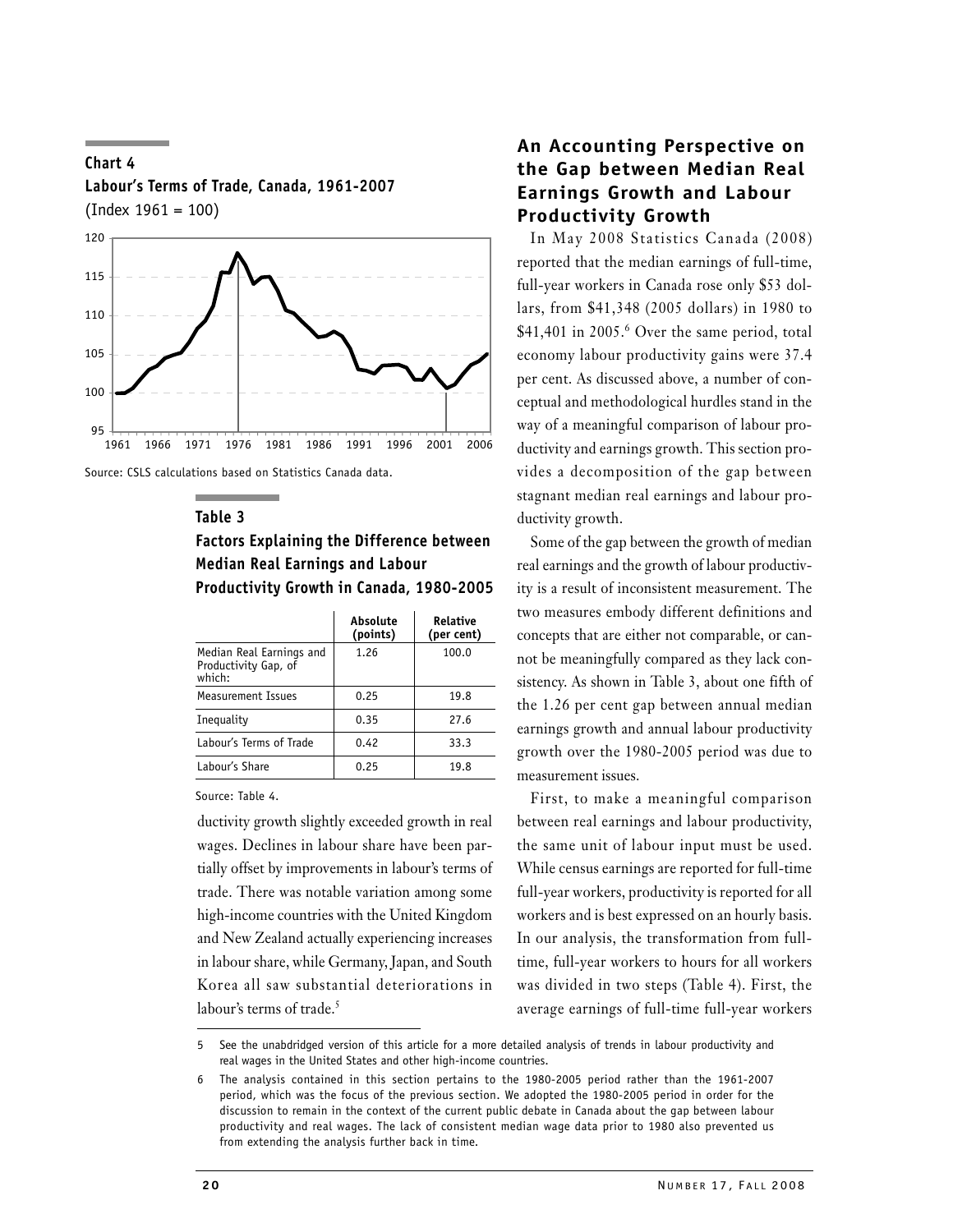grew at about the same rate as the earnings of all earners, where an earner is defined as anyone with earnings during the year. Second, the number of hours worked per earner has increased slightly over the 1980-2005 period, up 2.25 per cent, or 0.09 per cent on an annual basis.<sup>7</sup> Adopting a more appropriate measure of labour input, hours worked, thus increases the gap by 0.10 percentage points (7.9 per cent).

Second, the census definition of earnings excludes supplementary labour income (SLI). On an annual basis, average labour compensation grew 0.35 percentage points faster over the 1980- 2005 period than average earnings, in part because labour compensation includes SLI and earnings do not. This difference in growth rates explains slightly more than one-quarter (27.8 per cent) of the gap between the growth in real median earnings and labour productivity.

The use of median earnings instead of average earnings accounted for about one-quarter (27.6 per cent) of the gap between median real earnings and labour productivity growth. This difference reflects increasing earnings inequality in Canada over the period. Median real earnings of the top 20 per cent of full-time full-year earners grew 16.4 per cent, while those of the bottom 20 per cent fell 20.6 per cent (Statistics Canada, 2008). While of great social importance, trends in inequality are largely independent of the relationship between labour productivity and real wages. As such, comparing median earnings and labour productivity may be slightly misleading from the point of view of a consistent statistical framework as it conflates issues of inequality with those of productivity growth.

The use of different price indexes to deflate nominal GDP and labour compensation accounted for one-third of the median earnings/

## **Table 4 Reconciling Growth in Median Real Earnings and Labour Productivity in Canada, 1980-2005**

| <b>Earnings and Productivity Growth Gap</b>                                | <b>Compound Annual</b><br><b>Growth Rates</b> |                        |  |  |
|----------------------------------------------------------------------------|-----------------------------------------------|------------------------|--|--|
| Real median earnings of full-time full-year workers                        | 0.01                                          |                        |  |  |
| Labour productivity (Real output per hour)                                 | 1.27                                          |                        |  |  |
| Total gap                                                                  | 1.26                                          |                        |  |  |
| <b>Contribution to Median Real Earnings and</b><br><b>Productivity Gap</b> | Absolute<br>(points)                          | Relative<br>(per cent) |  |  |
| From median to average earnings                                            | 0.35                                          | 27.6                   |  |  |
| Change in definition of labour input, of which:                            | $-0.10$                                       | $-7.9$                 |  |  |
| from full-time full-year earners to all earners                            | $-0.01$                                       | $-0.6$                 |  |  |
| from earners to total hours                                                | $-0.09$                                       | $-7.3$                 |  |  |
| From earnings to total compensation                                        | 0.35                                          | 27.8                   |  |  |
| From CPI to GDP deflator                                                   | 0.42                                          | 33.3                   |  |  |
| Change in the labour share of nominal GDP                                  | 0.25                                          | 19.8                   |  |  |
| Total - All Factors                                                        | 1.26                                          | 100.0                  |  |  |

Note: Figures may not sum exactly due to rounding.

Source: CSLS calculations based on Statistics Canada data.

labour productivity growth gap between 1980 and 2005. From a consumer perspective, labour compensation must be adjusted using the CPI in order to obtain an indicator of purchasing power that is comparable over time. Over the 1980- 2005 period, the CPI grew faster than the GDP deflator. Yet, for consistency the link between real wages and labour productivity requires that both variables be deflated using the same price index. When both measures are deflated using the GDP deflator, a further 0.42 percentage points, or 33.3 per cent, of the gap is explained. This difference between the rate of growth of the price of output, measured by the GDP deflator, and the rate of growth of the price of consumption goods, measured by the CPI, is known as labour's terms of trade.

The remaining 0.25 percentage points (19.8 per cent) of the median earnings/labour productivity gap was due to the falling labour share. In an

The number of hours worked per earner tends to be pro-cyclical, i.e. favorable labour market conditions tend to increase the average number of hours worked for individuals working in a given year. Over the 1980-2005 period, the number of hours worked per earner per year based on monthly averages reached a trough in 1982 at 1,463 hours and peaked in 1998 at 1,593 hours (Labour Force Survey). In this context, the difference between 1980 and 2005 is relatively small at 35 hours per year, from 1,521 hours in 1980 to 1,556 in 2005.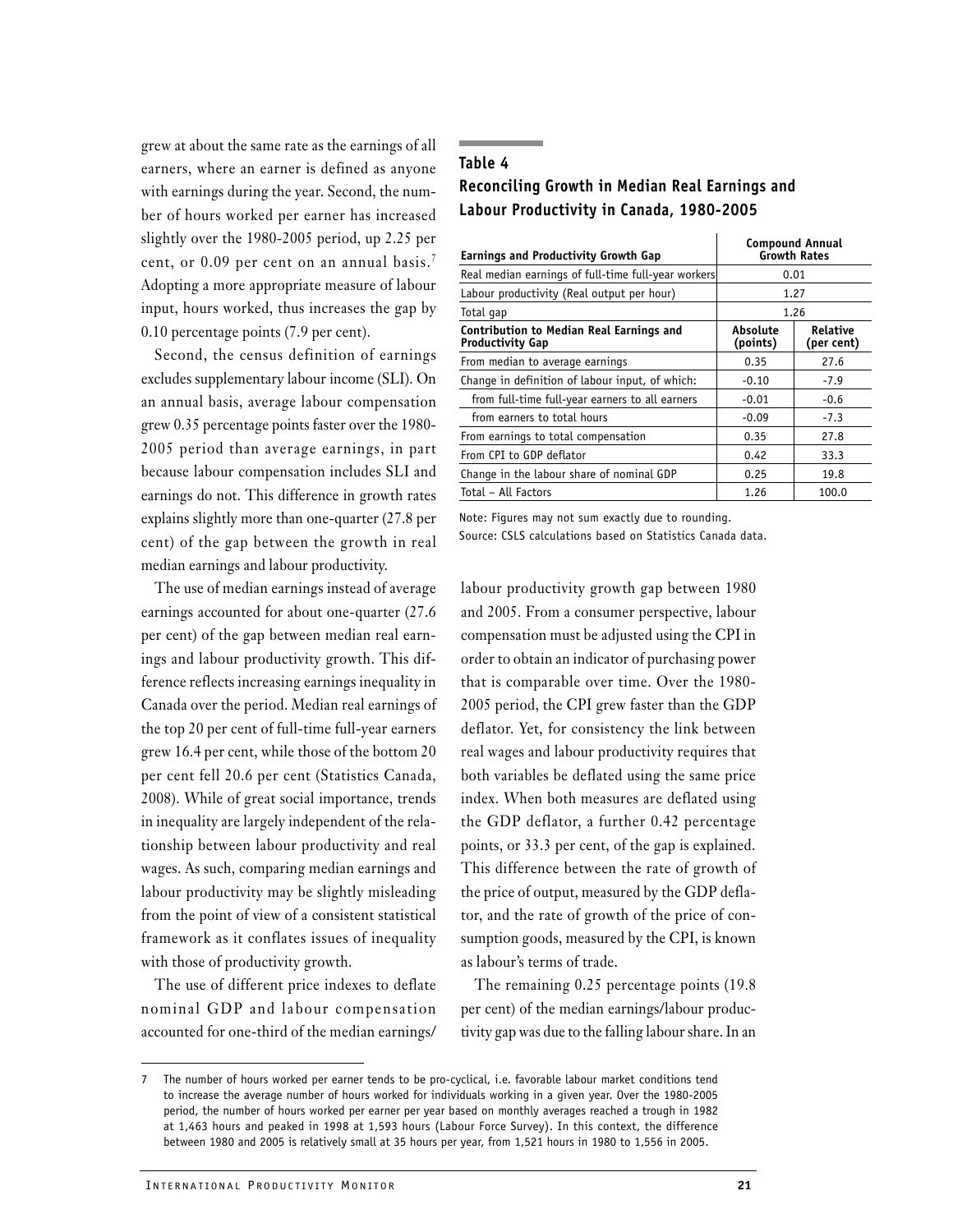accounting sense, faster growth in the non-wage components of GDP explains the falling labour share. During the 1980-2005 period, average annual growth of nominal wages, salaries and supplementary income was 5.77 per cent, slightly slower than nominal GDP growth of 6.08 per cent per year, and significantly slower than the 6.42 per cent per year rate of increase of nominal GDP excluding wages. Of the six largest nonwage components of income-based GDP (accounting for 97.4 per cent of GDP excluding wages), five grew faster than wages and thus contributed to the faster growth of GDP relative to wages. Profits, growing at a robust 6.59 per cent per year, made a large contribution.8 In 1980, profits represented 12.2 per cent of GDP. By 2005, the share had risen to 13.8 per cent.

# **Factors Affecting the Drivers of the Gap between Median Real Earnings Growth and Labour Productivity Growth**

This section examines the three most important drivers of the gap between median real earnings and labour productivity growth over the 1980-2005 period: earnings inequality, labour's terms of trade, and labour's share of national income.

## **Earnings inequality**

As noted earlier, the median real earnings of the top quintile increased 16.4 per cent between 1980 and 2005, while those of the bottom quintile decreased 20.6 per cent. Some argue that increased earnings inequality reflects market forces at play and more specifically the growing

demand for highly skilled labour. An extreme example of market forces leading to large gains for skilled labour is J.K. Rowling, the author of the Harry Potter series. She was the first person to become a billionaire by writing books, a reality made possible by the new market forces which among other things facilitate the distribution of products across markets.<sup>9</sup> Others make the case that increased earnings inequality reflects governance structures that allow persons in positions of power, such as Chief Executive Officers, to obtain earnings increases not commensurate with their contribution to output.

Saez and Veall (2005) find that the increase in total income since the late 1970s in Canada has been concentrated among the top one per cent of earners, whose share of income increased from 5 per cent in the late 1970s to 10 per cent in 2000. The top 0.1 per cent in turn accounted for much of that increase, with their share going from 1.0 to 4.3 per cent over the period. Saez and Veall suggest that the threat of migration to the United States, where the surge in top income share started earlier (1970), might have spurred the surge in Canada. They support their case with evidence from Quebec where residents have a lower propensity to migrate because of language and cultural differences and where the top income share increase has been much more modest. While the finding of increased income inequality due to the rapid rise of incomes at the top of the distribution has been confirmed in many subsequent studies (Murphy, Michaud and Wolfson (2008) and Heisz

<sup>8</sup> Nominal net income of unincorporated businesses including rent grew at a 7.54 per cent average annual growth rate between 1980 and 2005, with capital consumption allowances increasing at a 6.42 per cent average annual rate, and net taxes (taxes less subsidies) at a 7.75 per cent rate. Interest and miscellaneous investment income advanced at only a 3.28 average annual rate. In relative terms, the faster growth of corporate profits account for 34.5 per cent, or 23.1 percentage points, of the 67.1 percentage point difference between the growth of wages and the growth of GDP minus wages for the 1980-2005 period. Net taxes contributed 36.2 per cent, capital consumption allowance 25.9 per cent, unincorporated businesses 29.5 per cent and interest and investment income, which grew much more slowly, had a negative contribution of 51.7 per cent.

<sup>9</sup> Other examples include professional athletes, musicians and performers in general.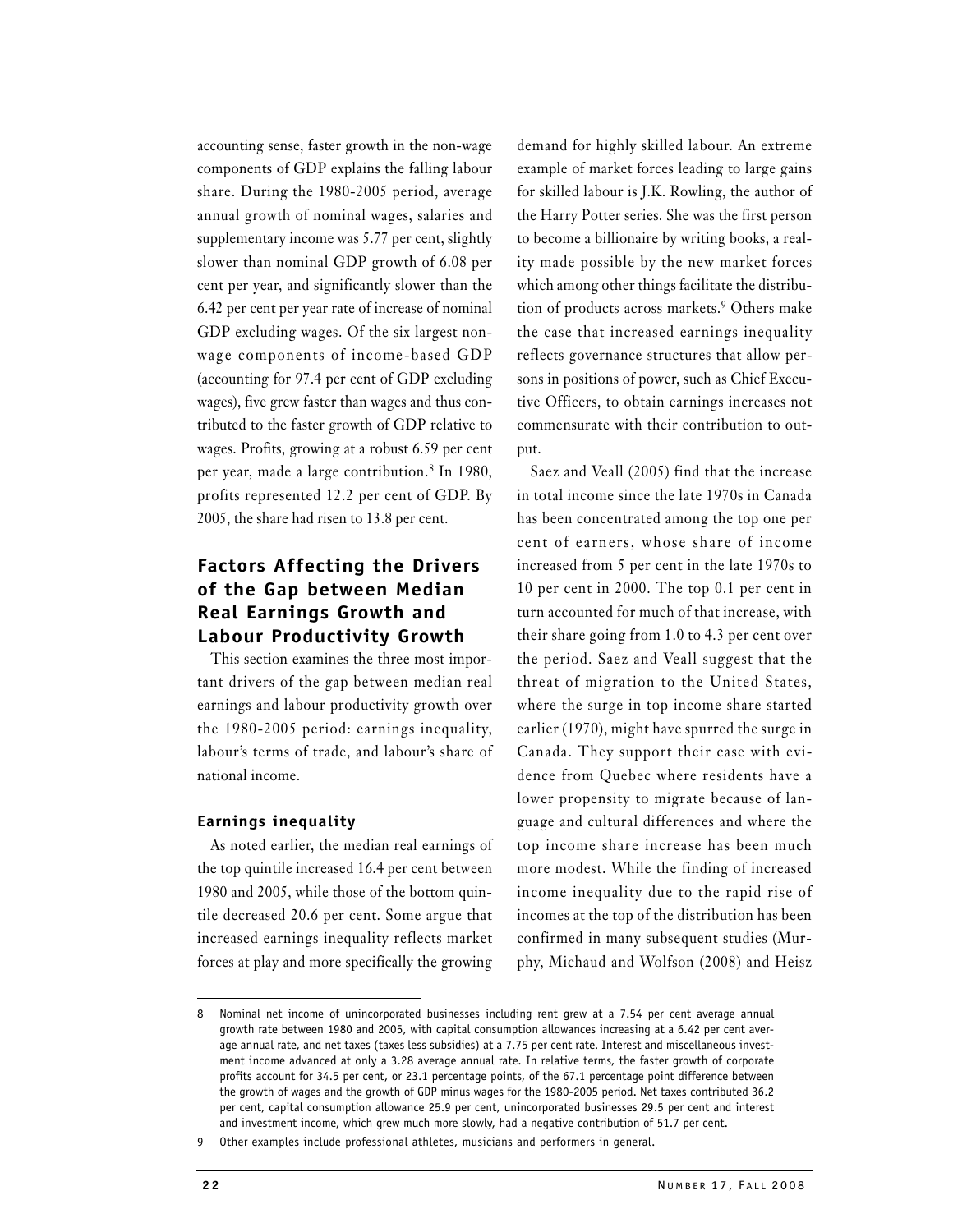(2007) for example), the drivers behind this trend still remain poorly understood.

## **Labour's terms of trade**

The Consumer Price Index advanced 3.6 per cent per year between 1980 and 2005 compared to 3.2 per cent for the GDP deflator.<sup>10</sup> The CPI measures changes in the prices of a basket of goods and services purchased by consumers. The GDP deflator is a measure of the change in the prices of all components of output in the economy. It is the weighted average of deflators for personal consumption, government consumption, investment, exports, and imports.

Changes in labour's terms of trade are equal to changes in the GDP deflator less changes in the CPI. For example, if the prices of the goods produced by workers, which are measured by the GDP deflator, rise more quickly than the goods consumed by workers, measured by the CPI, then the workers are better off; their terms of trade have improved.<sup>11</sup>

It is interesting to examine what happened to labour's terms of trade between 1980 and 2005, in order to shed more light on the discussion presented in the previous section. Over this period, labour's terms of trade deteriorated 0.42 percentage points per year (Table 5 and Chart 4). Three-quarters of this deterioration was driven by slower inflation in the price of investment goods, primarily in the 1990s. This trend reflected in large part the falling prices of information and communications technology (ICT) investment goods over that period.

Over the last five years, however, falling ICT prices have been dominated by Canada's improving international terms of trade, a

direct consequence of rising commodity prices. As a result, labour's terms of trade have improved steadily after 2002.

## **Labour's share**

Labour's share fell 3.7 percentage points from 56.5 per cent of GDP in 1980 to 52.8 per cen in 2005 (Chart 3). It should be noted that with the large labour income increases of top earners, the labour share of the bottom 80 or 90 per cent of workers fell even more than represented by average figures. The potential causes of the decrease in labour share in Canada since 1980 are multiple. The brunt of the shift in the relationship between labour productivity and real wages finds its source in the 1990s, and especially between 1992 and 1996 when the share fell from 57.7 per cent to 53.8 per cent. The following sub-sections outline an explanation for the downward trend in labour's share in terms of three key drivers: the declining bargaining power of workers, rising commodity prices, and an increasing share of GDP going to capital consumption allowances (CCA).

## The declining bargaining power of workers

The fall in labour share in the 1992-1996 period coincided with a major policy shift in Canada. In 1991, the Bank of Canada and Finance Canada adopted an inflation target of 2 per cent. A rise in short-term interest rates was engineered to lower inflation expectations, which contributed to a recession and a prolonged period of stagnation. The unemployment rate reached 11.4 per cent in 1993 and remained above nine per cent until 1998. Since the mid-1990s, real wages failed to make up for the shortfall that occurred

<sup>10</sup> It is also possible to use the Personal Consumption Expenditures deflator (PCE) to obtain a measure of real wages. In Canada, the PCE has grown 0.20 percentage points per year slower than the CPI over the 1980-2005 period. If we had used the PCE rather than the CPI, the gap between real median earnings and labour productivity growth over the 1980-2005 period would have been 1.06 percentage points per year rather than 1.26 points per year. Similarly, the absolute contribution of falling terms of trade for labour to the gap between real wages and labour productivity growth would have halved (from 0.42 points to 0.22 points per year). See the unabridged version of the paper for an explanation of reasons behind this divergence.

<sup>11</sup> See the unabridged version of this article for a more detailed derivation of this relationship.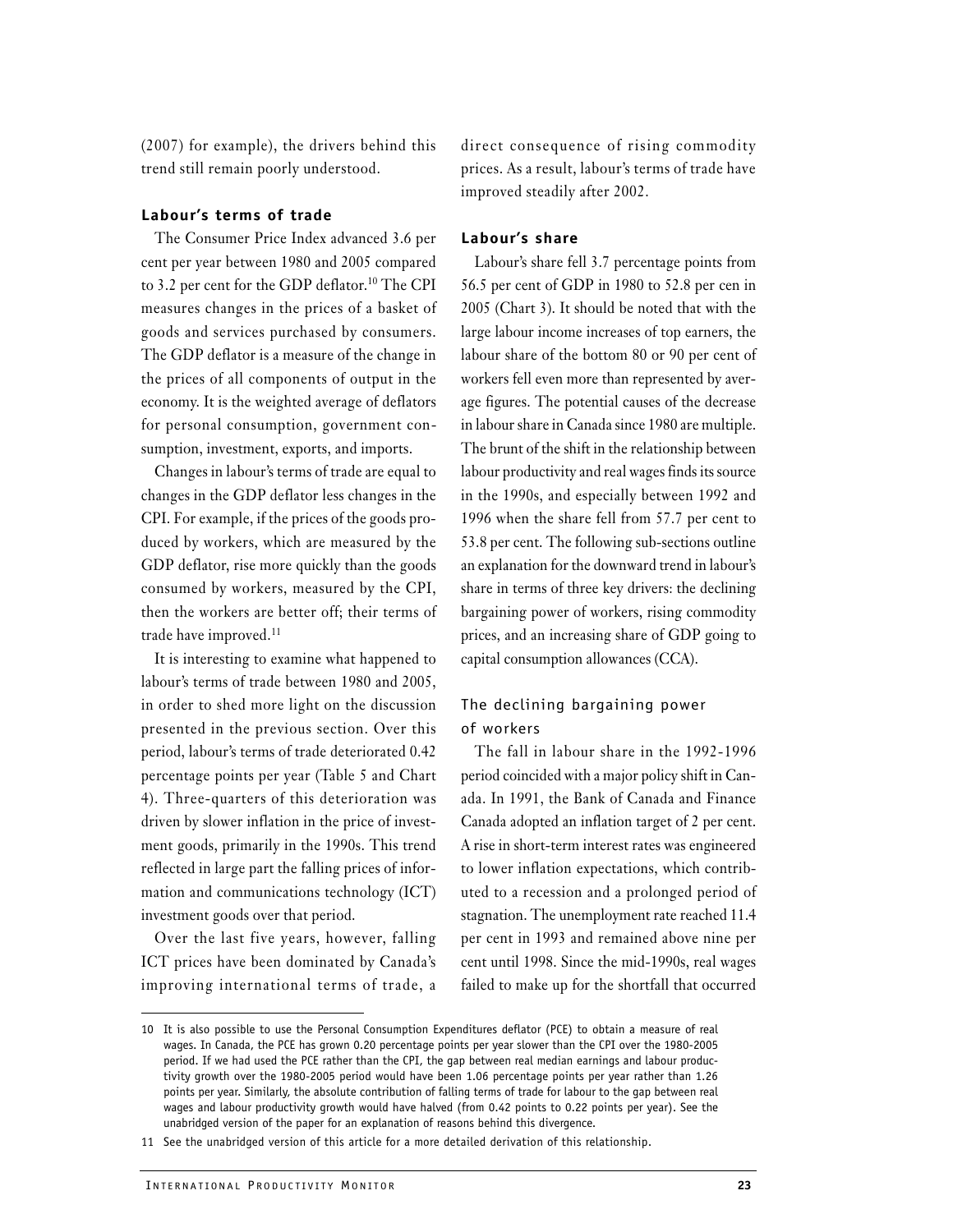|                                         |                                             |                        | <b>Domestic Economy Deflators</b> |                                           |                                   |            | <b>International Trade Deflators</b> |                |                |
|-----------------------------------------|---------------------------------------------|------------------------|-----------------------------------|-------------------------------------------|-----------------------------------|------------|--------------------------------------|----------------|----------------|
|                                         | Labour's<br><b>Terms of</b><br><b>Trade</b> | <b>CPI</b>             | <b>GDP</b>                        | Consumption                               | Current<br>Government<br>Spending | Investment | <b>Total</b>                         | <b>Exports</b> | <b>Imports</b> |
| Compound Annual Growth Rate (per cent)  |                                             |                        |                                   |                                           |                                   |            |                                      |                |                |
| 1961-07                                 | 0.11                                        | 4.45                   | 4.57                              | 4.41                                      | 5.44                              | 3.89       | $\ddotsc$                            | 4.05           | 3.59           |
| 1961-76                                 | 1.12                                        | 4.66                   | 5.83                              | 4.92                                      | 7.59                              | 5.69       | $\ddotsc$                            | 5.66           | 4.63           |
| 1976-02                                 | $-0.61$                                     | 4.59                   | 3.95                              | 4.49                                      | 4.51                              | 3.12       | $\cdots$                             | 3.57           | 4.10           |
| 2002-07                                 | 1.08                                        | 2.76                   | 3.87                              | 1.95                                      | 3.52                              | 2.30       | $\ddotsc$                            | 1.19           | $-3.32$        |
| 1980-05                                 | $-0.42$                                     | 3.62                   | 3.19                              | 3.42                                      | 3.67                              | 2.16       | $\cdot\cdot$                         | 1.85           | 1.66           |
|                                         |                                             |                        |                                   | Absolute Contribution (percentage points) |                                   |            |                                      |                |                |
| 1961-07                                 | 0.11                                        | $\ddotsc$              | $\ddotsc$                         | $-0.03$                                   | 0.17                              | $-0.12$    | 0.11                                 | $-0.11$        | $-0.22$        |
| 1961-76                                 | 1.12                                        | $\ddotsc$              | $\ddotsc$                         | 0.15                                      | 0.55                              | 0.23       | 0.21                                 | 0.20           | $-0.01$        |
| 1976-02                                 | $-0.61$                                     | $\ddotsc$              | $\ddotsc$                         | $-0.06$                                   | $-0.02$                           | $-0.32$    | $-0.18$                              | $-0.33$        | $-0.15$        |
| 2002-07                                 | 1.08                                        | $\ddotsc$              | $\ddotsc$                         | $-0.46$                                   | 0.15                              | $-0.10$    | 1.53                                 | $-0.60$        | $-2.13$        |
| 1980-05                                 | $-0.42$                                     | $\ddot{\phantom{a}}$ . | $\ddotsc$                         | $-0.11$                                   | 0.01                              | $-0.32$    | 0.01                                 | $-0.58$        | $-0.59$        |
| <b>Relative Contribution (per cent)</b> |                                             |                        |                                   |                                           |                                   |            |                                      |                |                |
| 1961-07                                 | 100.0                                       |                        | $\ddotsc$                         | $-24.2$                                   | 152.4                             | $-108.1$   | 98.2                                 | $-93.6$        | $-191.8$       |
| 1961-76                                 | 100.0                                       | $\ddotsc$              | $\ddotsc$                         | 13.1                                      | 47.4                              | 19.8       | 17.7                                 | 17.0           | $-0.7$         |
| 1976-02                                 | 100.0                                       | $\ddotsc$              | $\ddotsc$                         | 9.0                                       | 2.7                               | 49.4       | 27.9                                 | 51.0           | 23.1           |
| 2002-07                                 | 100.0                                       | $\ddotsc$              | $\ddotsc$                         | $-41.2$                                   | 13.3                              | $-8.6$     | 137.6                                | $-54.1$        | $-191.7$       |
| 1980-05                                 | 100.0                                       | $\ddotsc$              | $\ddotsc$                         | 25.3                                      | $-2.3$                            | 74.5       | $-1.9$                               | 134.8          | 136.6          |

## **Table 5 Decomposition of Labour's Terms of Trade, Canada, Total Economy, 1961-2007**

Note: Some figures may not add due to rounding and to small exclusions from GDP. Source: Statistics Canada, National Accounts and Consumer Price Index.

> during the period of weak economic growth and high unemployment in the first half of the 1990s. The inability of the labour share to return to pre-1991 levels reflects in part the falling bargaining power of workers.<sup>12</sup>

> In Canada, the following factors have eroded the wage bargaining power of workers in recent years:

• Globalization has affected the bargaining power of Canadian workers through reductions in trade barriers and increased competition from low-wage countries. The threat of offshoring has tempered wage demands and driven down the economic rents over

which workers had previously been able to bargain.

- In Canada, the unionization rates have exhibted a downward trend since the late 1990s (Chart 5). This trend suggests that workers may be losing some power to bargain for higher wages, resulting in a decline in the labour share.
- Conway, Janod and Nicoletti (2005) find that Canada moved to a less restrictive product regulatory environment between 1998 and 2003. Deregulation of product markets can lead to increasing competition that

<sup>12</sup> In a world of perfect competition and constant returns to scale, wage bargaining has no effect on the labour share. Indeed, there is no excess profit (only normal profits) to be shared and labour demands for increases in real wages that exceed average labour productivity gains will remain either unanswered, or will drive the targeted business out of the market. In reality, however, few firms operates in a perfectly competitive market, opening the door to excess profits. This excess profit can be shared between the owners of the firm and labour. This is where wage bargaining can play an important role in affecting the labour share.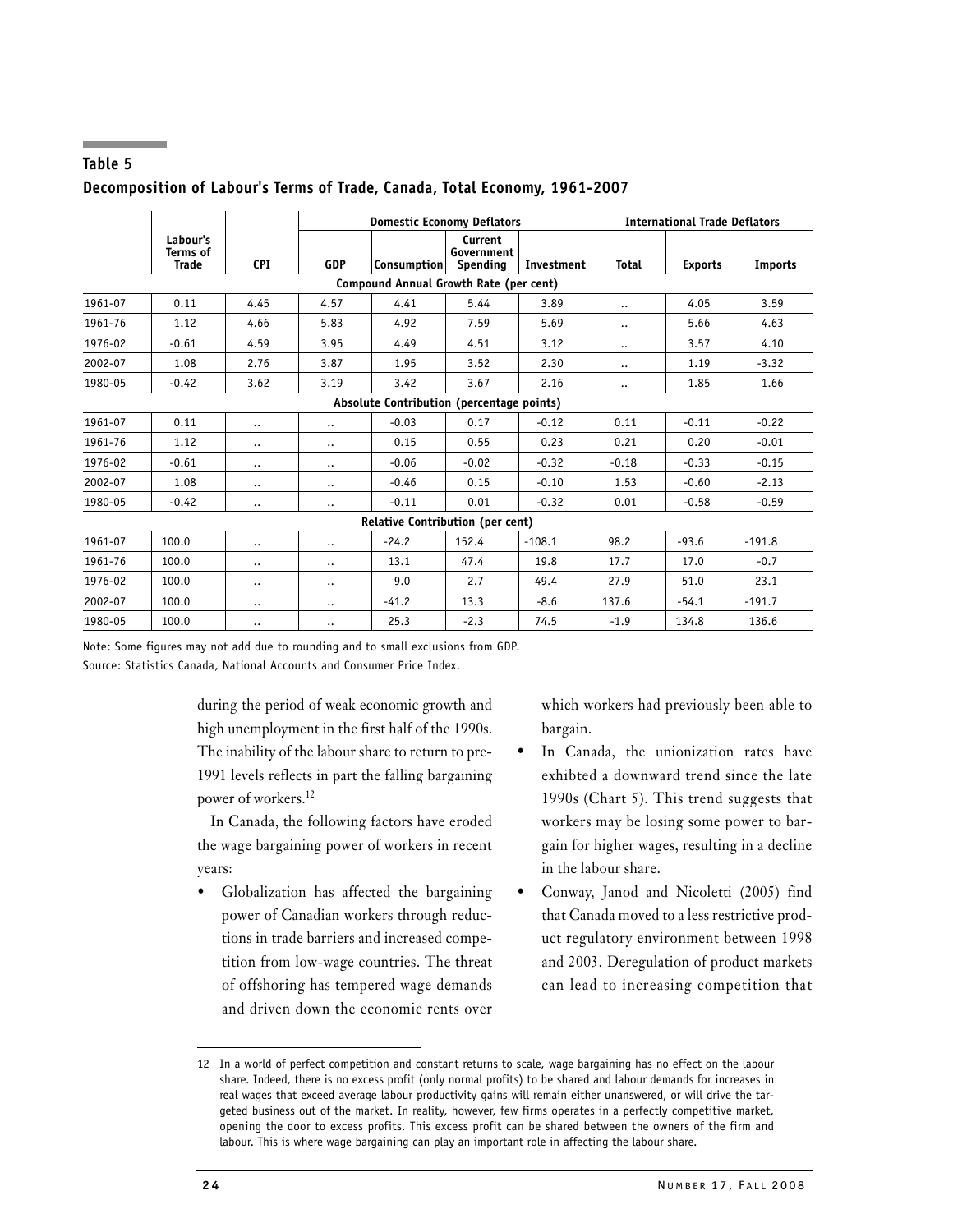reduces excess profits and the ability of workers to obtain higher wages.

Labour market deregulation also has similar negative effects for the labour share in the short term. In Canada, reduced Employment Insurance benefits, for example, have diminished the capacity of workers to negotiate higher wages as their threat of leaving is less credible.

## Commodity prices

In recent years, commodity prices, and particularly oil prices have risen significantly. The direct impact of a demand-induced increase in commodity prices is an increase in economic rent and profits in resource-related industries. For example, in the mining, and oil and gas sector, profits doubled between 2000 and 2006 (Arsenault and Sharpe, 2008).

Higher commodity prices may lead to employment shifts across industries. Between 2000 and 2007, employment in the manufacturing sector fell almost 10 per cent while employment in the mining and oil and gas industry increased about 60 per cent. Because commodity-based industries tend to have larger profit shares and lower labour shares, employment shifts towards these industries lead to a decreasing labour share.

In the long term, the main effect of a permanent increase in commodity prices on labour's share results from changes in industrial structure. While firms, including manufacturers and commodity producers, will eventually adjust to the new set of relative prices at home and abroad, employment shifts towards industries with lower labour share have the potential to translate into a permanently lower labour share at the aggregate economy level.

#### Capital Consumption Allowances

Between 1980 and 2005, as labour share has declined the shares of several non-wage compo-

## **Chart 5 Unionization Rate,\* Canada, 1976-1995 and 1997-2007**



From 1976 to 1995, the series is derived from CALURA and refers to unionmembership. For the 1997-2007 period, data are from the LFS and refers to employees who are members of a union and employees who are covered by a collective agreement or a union contract.

Source: Statistics Canada, Cansim Table 379-0025 and 282-0078. Corporations and Labour Unions Returns Act (CALURA) and Labour Force Survey (LFS).

nents of GDP have increased. As was just noted, changing market and insitutional conditions have favored an increase in the profit share, which increased as a share of GDP by 1.5 percentatge points from 1980 to 2005. A less obvious but still important development has been the increase in the share of GDP accounted for by capital consumption allowances (CCA), also called depreciation.

In recent years, the proportion of shortlived capital assets, such as information and communication technologies, has increased significantly as a share of new investment. Because these assets depreciate at at a faster rate, a larger share of current production must be used to replace them. As a result, the share of capital consumption allowance (CCA) in GDP increased by 0.8 percentage points from 1980 to 2005.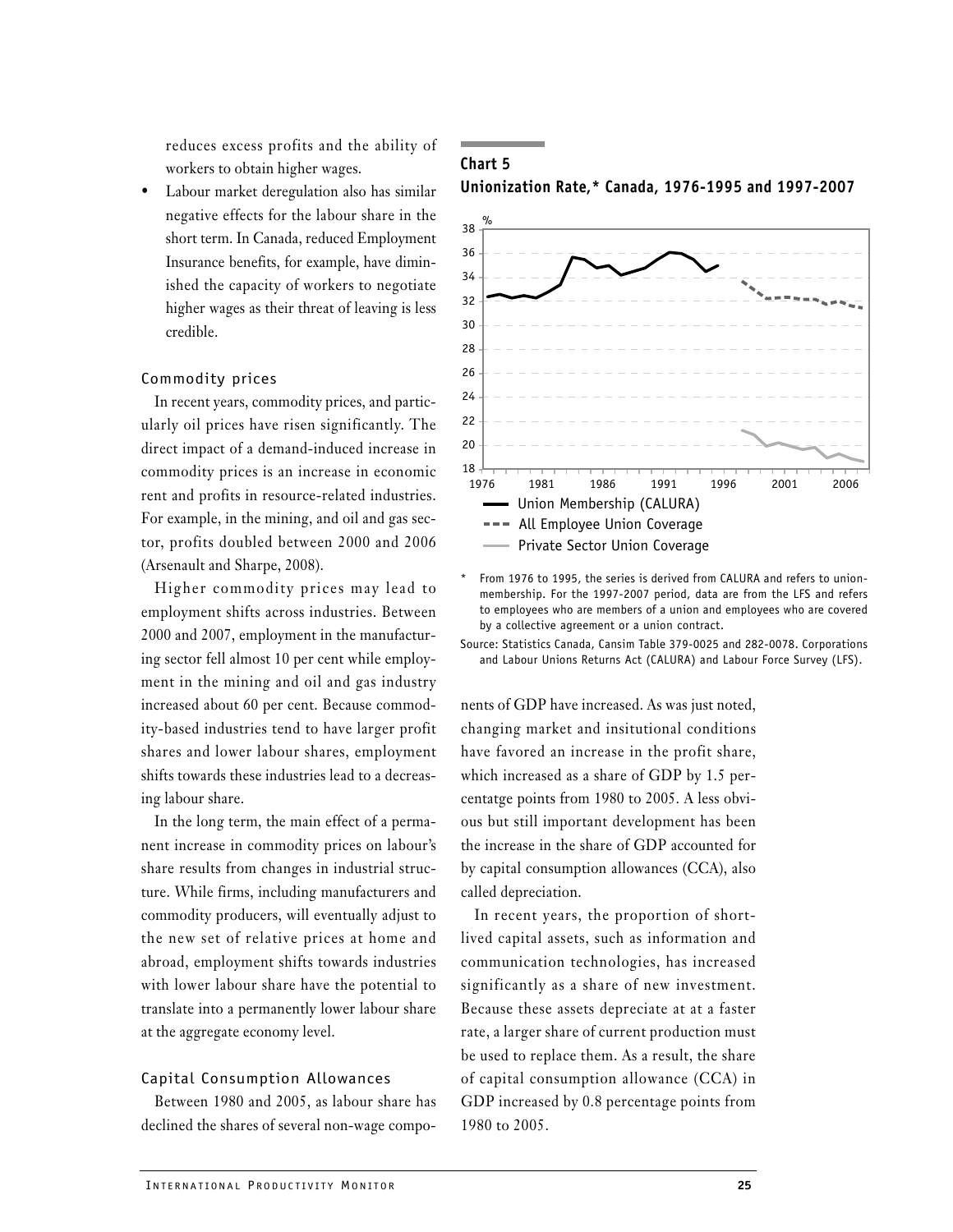## **Conclusion**

The median real earnings of Canadians barely increased between 1980 and 2005; over the same period, labour productivity rose by 37.4 per cent. This divergence can be explained by four factors: measurement issues, an increase in earnings inequality, a decline in labour's terms of trade, and a decline in labour's share of national income.

The most important measurement issue is the definition of real wages. The labour compensation series from the Canadian Productivity Accounts covers the widest definition of labour compensation and covers the widest definition of worker. It is therefore used as the measure of real wages in this article. Moving from earnings of full-time full-year workers to labour compensation per hour explains about one-fifth of the real wages and labour productivity growth gap overr the 1980-2005 period.

Rising earnings inequality, as captured by the difference in average and median real earnings growth, accounts for about one-quarter of the gap. The sources of the significant increase in earnings inequality in Canada since the late 1970s are still under investigation, but any convincing explanation will have to focus on the increasing concentration of income among top earners.

Labour's terms of trade deteriorated significantly from 1980 to 2005, and accounted for 33.3 per cent of the gap between the growth in real median earnings and labour productivity. Three-quarters of this deterioration was the result of the quality-adjusted prices of investment goods rising much more slowly than the Consumer Price Index.

The fall in labour's share explained the last fifth of the gap between the growth of real median earnings and the growth of labour productivity over the 1980-2005 period. A substantial fall in the labour share occurred during the recession and prolonged stagnation of the first

half of the 1990s. The relationship stabilized after 1996, with real wages growing at roughly the same pace as labour productivity. Yet, the ground lost was never made up.

Workers were unable to recover the same share of income they had enjoyed earlier for three key reasons. First, bargaining power was weakened by declining unionization, deregulation, and increased competition from lowwage countries. Second, a boom in commodity prices led to an increased profit share, particularly in resource-related industries. Finally, the structural shift to short-lived assets such as ICT investment goods increased the share of CCA in GDP.

In some sense, this article raises more questions than answers. Further research is required to understand more fully what has driven changes in earnings inequality, labour's terms of trade, and labour's share. Labour productivity growth is the only way to raise living standards in the long run, and real wages are the most direct mechanism to transfer the benefits of productivity growth to Canadians. It is worrying, therefore, that real median earnings failed to increase from 1980 to 2005, while labour productivity grew 37.4 per cent. If most Canadians are not seeing the benefits of labour productivity growth in the form of higher real wages, why should they support policies favouring productivity growth?

## **References**

- Arsenault, J. and A. Sharpe (2008) "An Analysis of the Causes of Weak Labour Productivity Growth in Canada since 2000," *International Productivity Monitor*, No. 15, Fall, pp. 14-39.
- Conway, P., V. Janod and G. Nicoletti (2005) "Product Market Regulation in OECD Countries: 1998 to 2003," OECD Economics Department Working Papers, No. 419.
- Heisz, Andrew (2007) "Income Inequality and Redistribution in Canada: 1976 to 2004," Cat. 11F0019MIE. Ottawa: Statistics Canada.